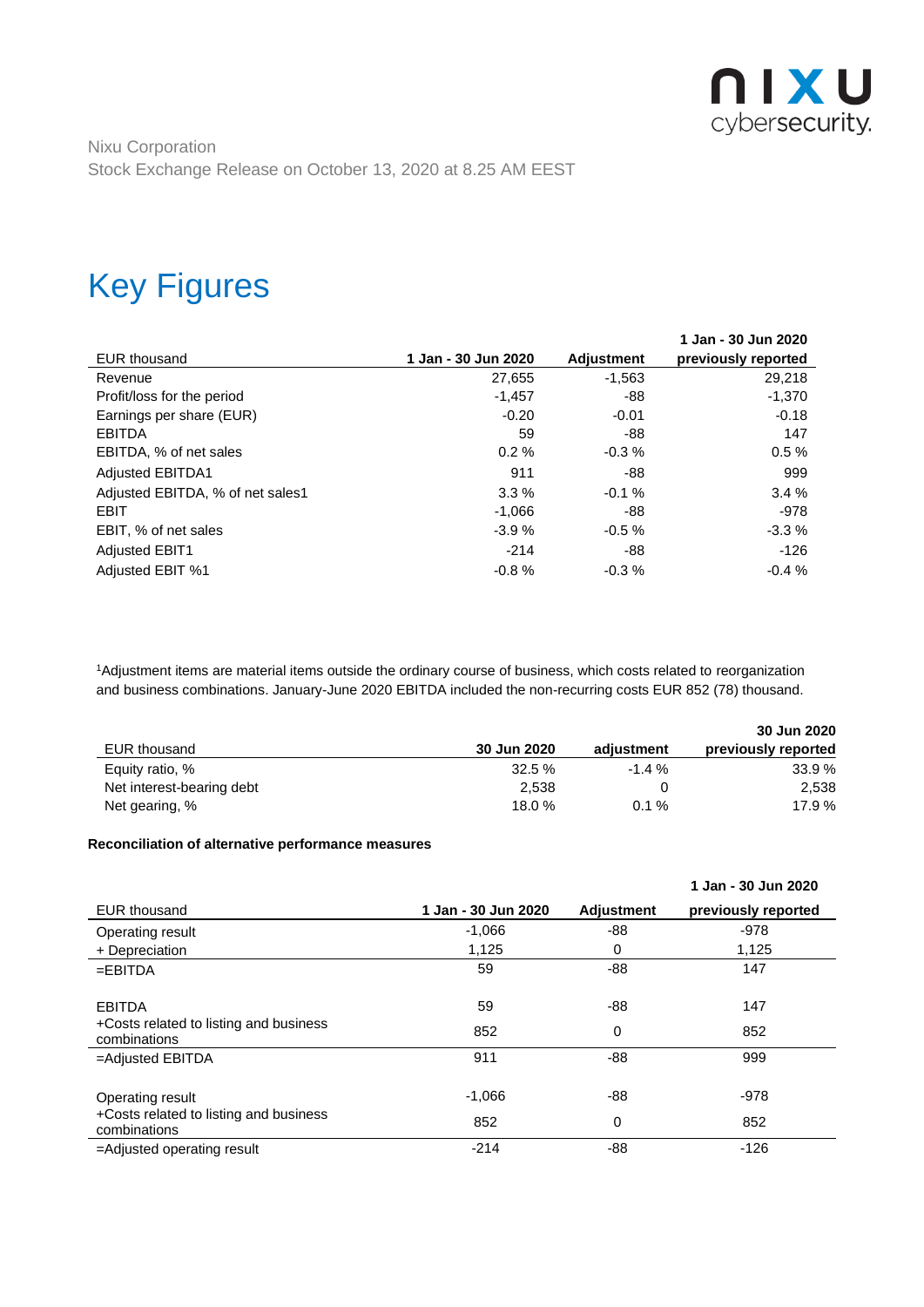# Consolidated Statement of Comprehensive Income

| <b>EUR thousand</b>                                    |                |                   | 1 Jan - 30 Jun 2020 |
|--------------------------------------------------------|----------------|-------------------|---------------------|
|                                                        | 1 Jan - 30 Jun |                   |                     |
|                                                        | 2020           | <b>Adjustment</b> | previously reported |
| <b>Revenue</b>                                         | 27,655         | $-1,563$          | 29,218              |
| Other operating income                                 | 296            | 0                 | 296                 |
| Materials and services                                 | $-6,547$       | 1,475             | $-8,022$            |
| Employee benefit expenses                              | $-18,255$      | 0                 | $-18,255$           |
| Other operating expenses                               | $-3,090$       | 0                 | $-3,090$            |
| Depreciation and amortization                          | $-1,125$       | 0                 | $-1,125$            |
| Impairment charges                                     | 0              | 0                 | 0                   |
| <b>Operating result</b>                                | $-1,066$       | -88               | $-978$              |
|                                                        |                |                   |                     |
| Finance income                                         | 4              | 0                 | 4                   |
| Finance expenses                                       | $-289$         | 0                 | $-289$              |
| Interest expenses on lease payments                    | $-57$          | 0                 | -57                 |
| Finance income and expenses, net                       | $-342$         | $\mathbf 0$       | $-342$              |
|                                                        |                |                   |                     |
| <b>Result before taxes</b>                             | $-1,407$       | $-88$             | $-1,319$            |
| Income tax expense                                     | $-50$          | 0                 | -50                 |
| <b>Result for the period</b>                           | $-1,457$       | -88               | $-1,370$            |
|                                                        |                |                   |                     |
| Other comprehensive income                             |                |                   |                     |
| Items that may be reclassified to profit or loss:      |                |                   |                     |
| <b>Translation differences</b>                         | $-12$          | $\mathbf 0$       | $-12$               |
| Other comprehensive income for the period, net of      |                |                   |                     |
| tax                                                    | $-12$          | $\mathbf 0$       | $-12$               |
|                                                        |                |                   |                     |
| Total comprehensive income for the period              | $-1,469$       | -88               | $-1,381$            |
|                                                        |                |                   |                     |
| Result for the period attributable to:                 |                |                   |                     |
| Owners of the parent                                   | $-1,457$       | -88               | $-1,370$            |
| <b>Result for the period</b>                           | $-1,457$       | -88               | $-1,370$            |
|                                                        |                |                   |                     |
| Total comprehensive income for the period attributable |                |                   |                     |
| to:                                                    |                |                   |                     |
| Owners of the parent                                   | $-1,469$       | -88               | $-1,381$            |
| <b>Total comprehensive income</b>                      | $-1,469$       | -88               | $-1,381$            |
|                                                        |                |                   |                     |
|                                                        |                |                   |                     |
| Earnings per share for profit attributable to the      |                |                   |                     |
| owners of the parent during the year                   |                |                   |                     |

| Basic and diluted earnings per share, EUR | $-0.20$ | $-0.01$ | $-0.18$ |
|-------------------------------------------|---------|---------|---------|
|-------------------------------------------|---------|---------|---------|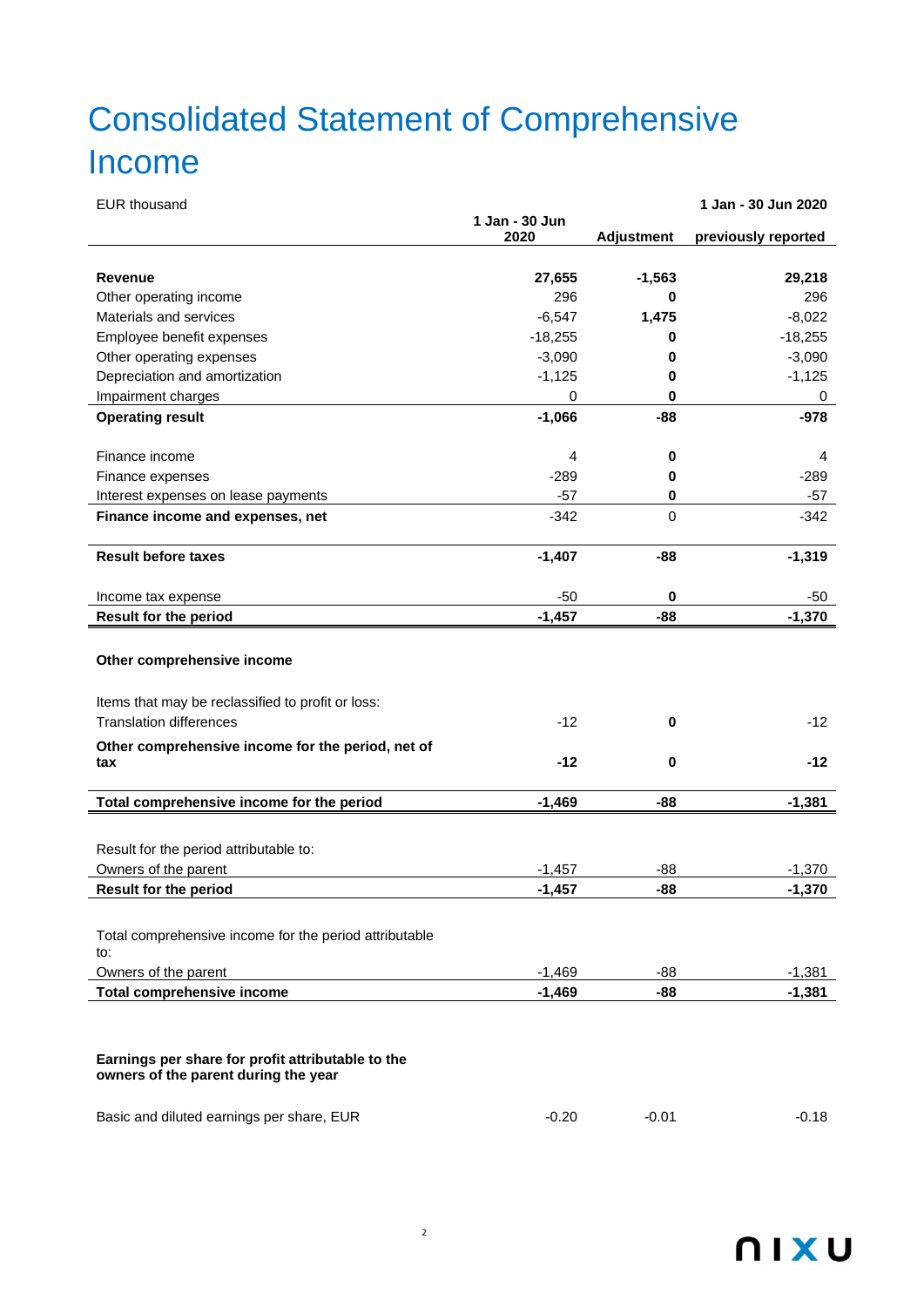## Consolidated Statement of Financial Position

| <b>EUR thousand</b>                                                | 30 Jun 2020 |
|--------------------------------------------------------------------|-------------|
| previously reported<br>30 Jun 2020<br>adjustment                   |             |
| <b>ASSETS</b>                                                      |             |
| <b>Non-current assets</b>                                          |             |
| Goodwill<br>13,909<br>0                                            | 13,909      |
| Other intangible assets<br>2,675<br>0                              | 2,675       |
| 448<br>Property, plant and equipment<br>0                          | 448         |
| 3,042<br>Right-of-use assets<br>0                                  | 3,042       |
| Other receivables<br>253<br>0                                      | 253         |
| Deferred tax assets<br>0<br>0                                      | 0           |
| $\pmb{0}$<br>20,327<br><b>Total non-current assets</b>             | 20,327      |
|                                                                    |             |
| <b>Current assets</b>                                              |             |
| Inventories<br>4<br>0                                              | 4           |
| Trade receivables and other receivables<br>15,158<br>1,478         | 13,681      |
| 153<br>Current income tax receivables<br>0                         | 153         |
| Cash and cash equivalents<br>7,662<br>0                            | 7,662       |
| 1,478<br><b>Total current assets</b><br>22,978                     | 21,500      |
|                                                                    |             |
| 43,305<br>1,478<br><b>Total assets</b>                             | 41,827      |
|                                                                    |             |
| <b>EQUITY AND LIABILITIES</b>                                      |             |
| <b>Equity</b>                                                      |             |
| Share capital<br>95<br>0                                           | 95          |
| 19,314<br>Invested unrestricted equity reserve<br>0                | 19,314      |
| <b>Translation differences</b><br>$-599$<br>0                      | $-599$      |
| Retained earnings<br>$-3,273$<br>0                                 | $-3,273$    |
| Result for the period<br>$-1,457$<br>$-88$                         | $-1,370$    |
| 14,079<br>-88<br>Total equity attributable to owners of the parent | 14,167      |
|                                                                    |             |
| <b>Liabilities</b>                                                 |             |
| <b>Non-current liabilities</b>                                     |             |
| 5,279<br>0<br><b>Borrowings</b>                                    | 5,279       |
| Lease liabilities<br>1,827<br>0                                    | 1,827       |
| 180<br>Deferred tax liabilities<br>0                               | 180         |
| Other non-current liabilities<br>251<br>0                          | 251         |
| $\pmb{0}$<br><b>Total non-current liabilities</b><br>7,537         | 7,537       |
|                                                                    |             |
| <b>Current liabilities</b>                                         |             |
| <b>Borrowings</b><br>1,727<br>0                                    | 1,727       |
| Lease liabilities<br>1,367<br>0                                    | 1,367       |
| 18,328<br>Trade payables and other payables<br>1,566               | 16,762      |
| 266<br>Current income tax liabilities<br>0                         | 266         |
| 1,566<br><b>Total current liabilities</b><br>21,689                | 20,123      |
| <b>Total liabilities</b><br>1,566<br>29,226                        | 27,660      |
| <b>Total equity and liabilities</b><br>43,305<br>1,478             | 41,827      |

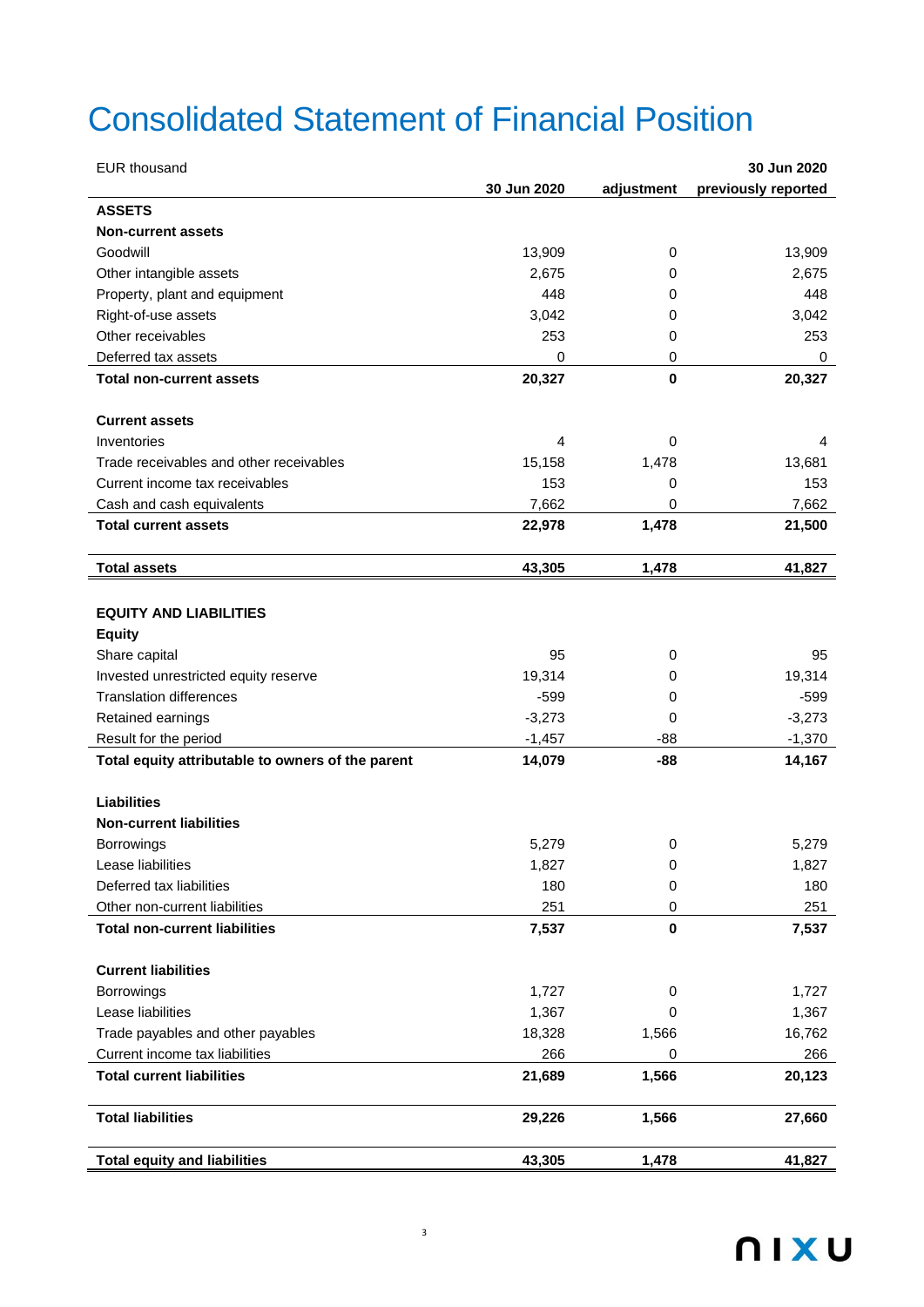## Consolidated Statement of Cash Flows

| <b>EUR</b> thousand                                              |                     |                   | 1 Jan - 30 Jun 2020 |
|------------------------------------------------------------------|---------------------|-------------------|---------------------|
|                                                                  | 1 Jan - 30 Jun 2020 | <b>Adjustment</b> | previously reported |
| Cash flows from operating activities                             |                     |                   |                     |
| Result for the period                                            | $-1,457$            | -88               | $-1,370$            |
| Adjustments for:                                                 |                     | 0                 |                     |
| Depreciation and amortization                                    | 1,125               | 0                 | 1,125               |
|                                                                  |                     |                   |                     |
| Other non-cash adjustments                                       | 252                 | 0                 | 252                 |
| Finance income and expenses, net                                 | 342                 | 0                 | 342                 |
| Income tax expense                                               | 50                  | 0                 | 50                  |
| Changes in working capital                                       |                     | 0                 |                     |
| Change in trade receivables and other                            |                     |                   |                     |
| receivables                                                      | 877                 | $-1,478$          | 2,355               |
| Change in inventories                                            | 0                   | 0                 | 0                   |
| Change in trade payables and other payables                      | 3,922               | 1,565             | 2,357               |
| Interests paid                                                   | $-160$              | 0                 | $-160$              |
| Interests received                                               | 4                   | 0                 | 4                   |
| Other finance income and expenses, net                           | $-76$               | 0                 | -76                 |
| Income taxes paid                                                | $-121$              | 0                 | $-121$              |
| Net cash flows generated from operating<br>activities            | 4,759               | $\bf{0}$          | 4,759               |
|                                                                  |                     |                   |                     |
| Cash flows from investing activities                             |                     |                   |                     |
| Purchases of tangible assets                                     | $-33$               | 0                 | $-33$               |
| Purchases of intangible assets                                   | -64                 | 0                 | $-64$               |
| Payments for business acquisitions, net of cash                  |                     |                   |                     |
| acquired                                                         | 0                   | 0                 | 0                   |
| Loans granted                                                    | 0                   | 0                 | 0                   |
| Proceeds from loans receivable                                   | 202                 | 0                 | 202                 |
| Net cash from investing activities                               | 105                 | $\mathbf 0$       | 105                 |
|                                                                  |                     |                   |                     |
| Cash flows from financing activities                             |                     |                   |                     |
| Proceeds from issues of shares and other equity                  |                     |                   |                     |
| securities                                                       | 0<br>0              | 0                 | 0<br>0              |
| Proceeds from borrowings<br>Repayments of borrowings             | $-348$              | 0<br>0            | -348                |
|                                                                  |                     |                   |                     |
| Lease liability repayments<br>Net cash from financing activities | $-784$              | 0<br>$\mathbf 0$  | -784                |
|                                                                  | $-1,133$            |                   | $-1,133$            |
| Net decrease (-) / increase in cash and cash                     |                     |                   |                     |
| equivalents                                                      | 3,731               | 0                 | 3,731               |
| Cash and cash equivalents at the beginning of the                |                     |                   |                     |
| period                                                           | 3,923               | 0                 | 3,923               |
| Exchange gains / losses (-) on cash and cash                     |                     |                   |                     |
| equivalents                                                      | 8                   | 0                 | 8                   |
| Cash and cash equivalents at the end of period                   | 7,662               | $\mathbf 0$       | 7,662               |

4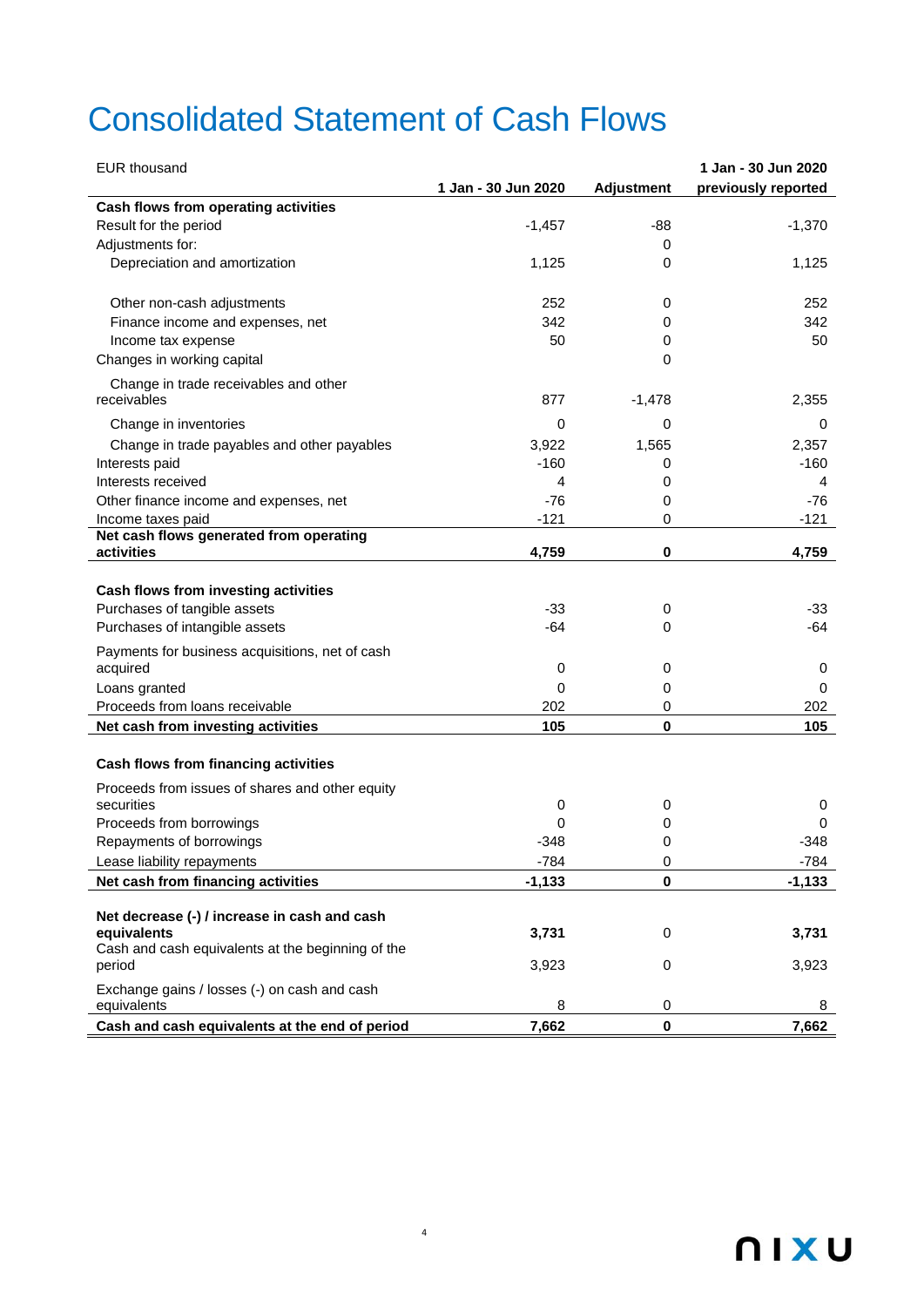# Consolidated Statement of Changes in Equity

|                                                                |                         | <b>Invested</b><br>unrestricted | <b>Cumulative</b>         |                             |                 |
|----------------------------------------------------------------|-------------------------|---------------------------------|---------------------------|-----------------------------|-----------------|
| <b>EUR thousand</b>                                            | <b>Share</b><br>capital | equity<br>reserve               | translation<br>difference | <b>Retained</b><br>earnings | Total<br>equity |
| Equity at 1 Jan 2019                                           | 95                      | 17,285                          | $-441$                    | $-119$                      | 16,820          |
| Result for the period                                          |                         |                                 |                           | 488                         | 488             |
| Other comprehensive income for the period:                     |                         |                                 |                           |                             |                 |
| <b>Translation differences</b>                                 |                         |                                 | $-190$                    |                             | $-190$          |
| Total comprehensive income for the period                      | $\mathbf 0$             | 0                               | $-190$                    | 488                         | 298             |
|                                                                |                         |                                 |                           |                             |                 |
| <b>Transactions with owners:</b>                               |                         |                                 |                           |                             |                 |
| Issue of shares as consideration for a business<br>combination |                         | 900                             |                           |                             | 900             |
| Share issue related to 2019 share-based                        |                         |                                 |                           |                             |                 |
| compensation                                                   |                         | 1,128                           |                           |                             | 1,128           |
| Share based payments to employees                              |                         |                                 |                           | 20                          | 20              |
| Total transactions with owners:                                | $\bf{0}$                | 2,029                           | 0                         | 20                          | 2,049           |
|                                                                |                         |                                 |                           |                             |                 |
| Equity at 30 Jun 2019                                          | 95                      | 19,314                          | -632                      | 390                         | 19,167          |
|                                                                |                         |                                 |                           |                             |                 |
| Equity at 1 Jan 2020                                           | 95                      | 19,314                          | $-587$                    | $-3,436$                    | 15,385          |
|                                                                |                         |                                 |                           |                             |                 |
| Result for the period                                          |                         |                                 |                           | $-1,370$                    | $-1,370$        |
| Adjustment                                                     |                         |                                 |                           | $-88$                       | -88             |
| Result for the period (previously reported)                    |                         |                                 |                           | $-1,457$                    | $-1,457$        |
| Other comprehensive income for the period:                     |                         |                                 |                           |                             |                 |
| <b>Translation differences</b>                                 |                         |                                 | $-12$                     |                             | $-12$           |
| <b>Total comprehensive</b>                                     | $\bf{0}$                |                                 |                           |                             |                 |
| income for the period                                          |                         | 0                               | $-12$                     | $-1,457$                    | $-1,469$        |
| <b>Transactions with owners:</b>                               |                         |                                 |                           |                             |                 |
| Share based payments to employees                              |                         |                                 |                           | 163                         | 163             |
| <b>Total transactions with owners:</b>                         | $\mathbf 0$             | 0                               | 0                         | 163                         | 163             |
|                                                                |                         |                                 |                           |                             |                 |
|                                                                |                         |                                 |                           |                             |                 |
| Equity at 30 Jun 2020 (previously reported)                    | 95                      | 19,314                          | $-599$                    | $-4,643$                    | 14,167          |
| Adjustment                                                     |                         |                                 |                           | $-88$                       | -88             |
| Equity at 30 Jun 2020                                          | 95                      | 19.314                          | $-599$                    | $-4,731$                    | 14,079          |

5

#### **Attributable to owners of the parent**

### **NIXU**